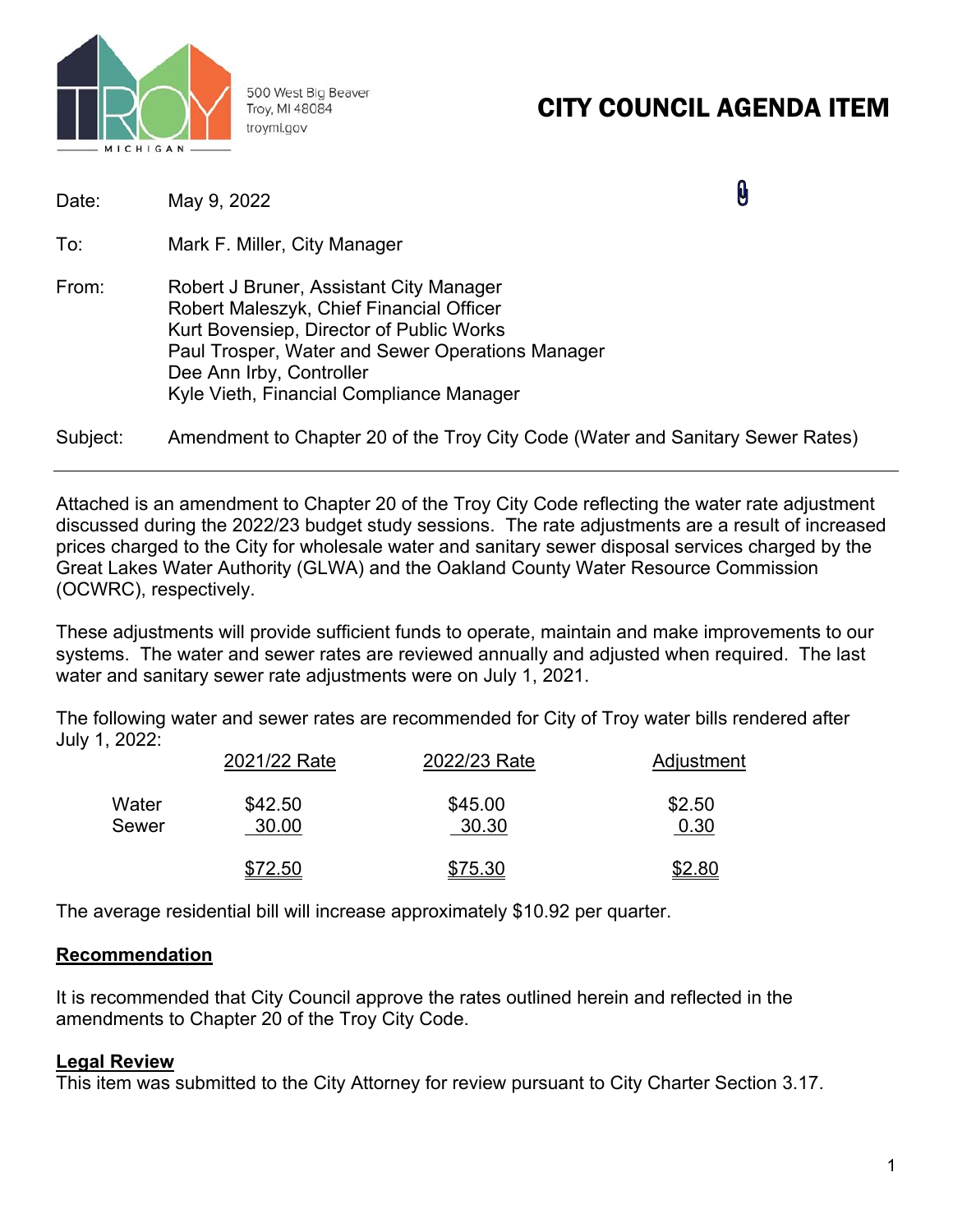## CITY OF TROY AN ORDINANCE TO AMEND CHAPTER 20 - CITY OF TROY ORDINANCE

The City of Troy ordains:

### Section 1. Short Title

This Ordinance shall be known and may be cited as an amendment to Chapter 20- City of Troy Ordinance.

#### Section 2. Amendment

Section 5.01 shall be amended as follows:

5.01 Water Rates. Charges for water service to each premises within the City connected with the water supply system, for each quarterly (3 month) period, shall be \$42.50 \$45.00 per 1,000 cubic feet. Minimum quarterly bills shall be \$34.43 \$36.45

Private fire service lines shall be billed at a rate equal to four (4) times the minimum water bill.

 Charges for water service to premises outside the City shall be 150% of those for water service within the City.

#### 5.02 Sewer Rates

 A. Charges for sewage disposal, operation and maintenance service shall be levied upon all premises having any sewer connection with the public sewers.

 Those premises using metered water shall pay \$30.00 \$30.30 dollars per 1,000 cubic foot of water consumption for sewage disposal and maintenance charges.

 Where there is no water meter the sewage disposal and maintenance charges shall be \$150.00 \$151.50

 Water lines used solely for fire protection shall be exempt from sewage disposal and maintenance charges.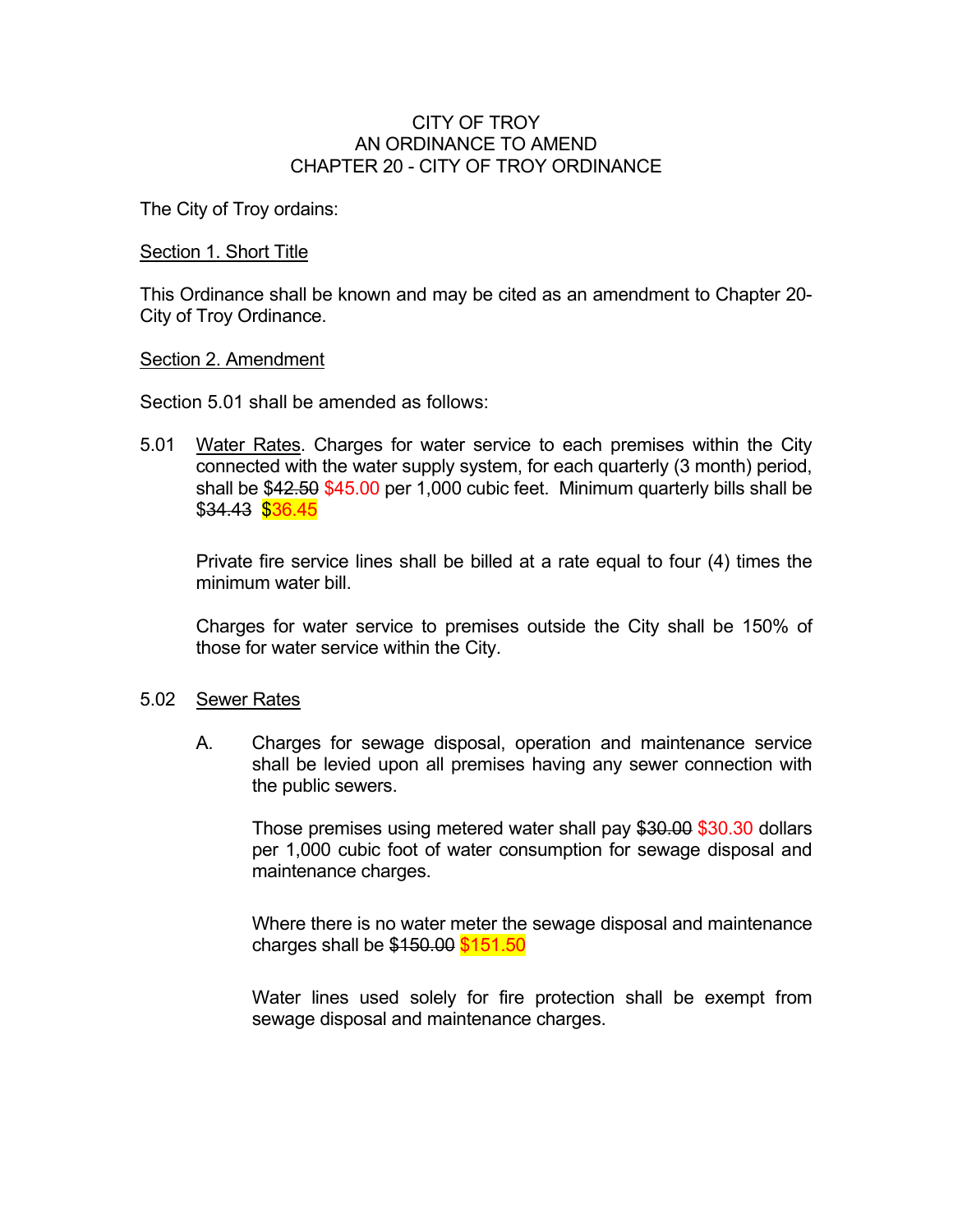- B. 1. Rates and charges established are based upon methodology which complies with applicable EPA regulations.
	- 2. Users of the system must be individually notified annually of costs for operation, maintenance, replacement and debt service.
- C. A ready to serve charge shall be levied on each quarterly bill in the amount of *\$24.30* \$24.54 dollars less any amount for current consumption up to the maximum of the ready to serve charge.

# Section 3. Repeal

All ordinances or parts of ordinances in conflict herewith are hereby repealed only to the extent necessary to give this ordinance full force and effect.

# Section 4. Savings

All proceedings pending, and all rights and liabilities existing, acquired or incurred, at the time this Ordinance takes effect, are hereby saved. Such proceedings may be consummated under and according to the ordinance in force at the time such proceedings were commenced. This ordinance shall not be construed to alter, affect, or abate any pending prosecution, or prevent prosecution hereafter instituted under any ordinance specifically or impliedly repealed or amended by this ordinance adopting this penal regulation, for offenses committed prior to the effective date of this ordinance; and new prosecutions may be instituted and all prosecutions pending at the effective date of this ordinance may be continued, for offenses committed prior to the effective date of this ordinance, under and in accordance with the provisions of any ordinance in force at the time of the commission of such offense.

## Section 5. Severability Clause

Should any word, phrase, sentence, paragraph or section of this Ordinance be held invalid or unconstitutional, the remaining provision of this ordinance shall remain in full force and effect.

## Section 6. Effective Date

This Ordinance shall become effective July 1, 2021 2022 or upon publication, whichever shall later occur

| This Ordinance is enacted by the Council of the City of Troy, Oakland County, |                                                                                  |  |  |  |  |
|-------------------------------------------------------------------------------|----------------------------------------------------------------------------------|--|--|--|--|
|                                                                               | Michigan, at a Regular Meeting of the City Council held at City Hall, 500 W. Big |  |  |  |  |
| Beaver, Troy, MI, on the                                                      | day of                                                                           |  |  |  |  |